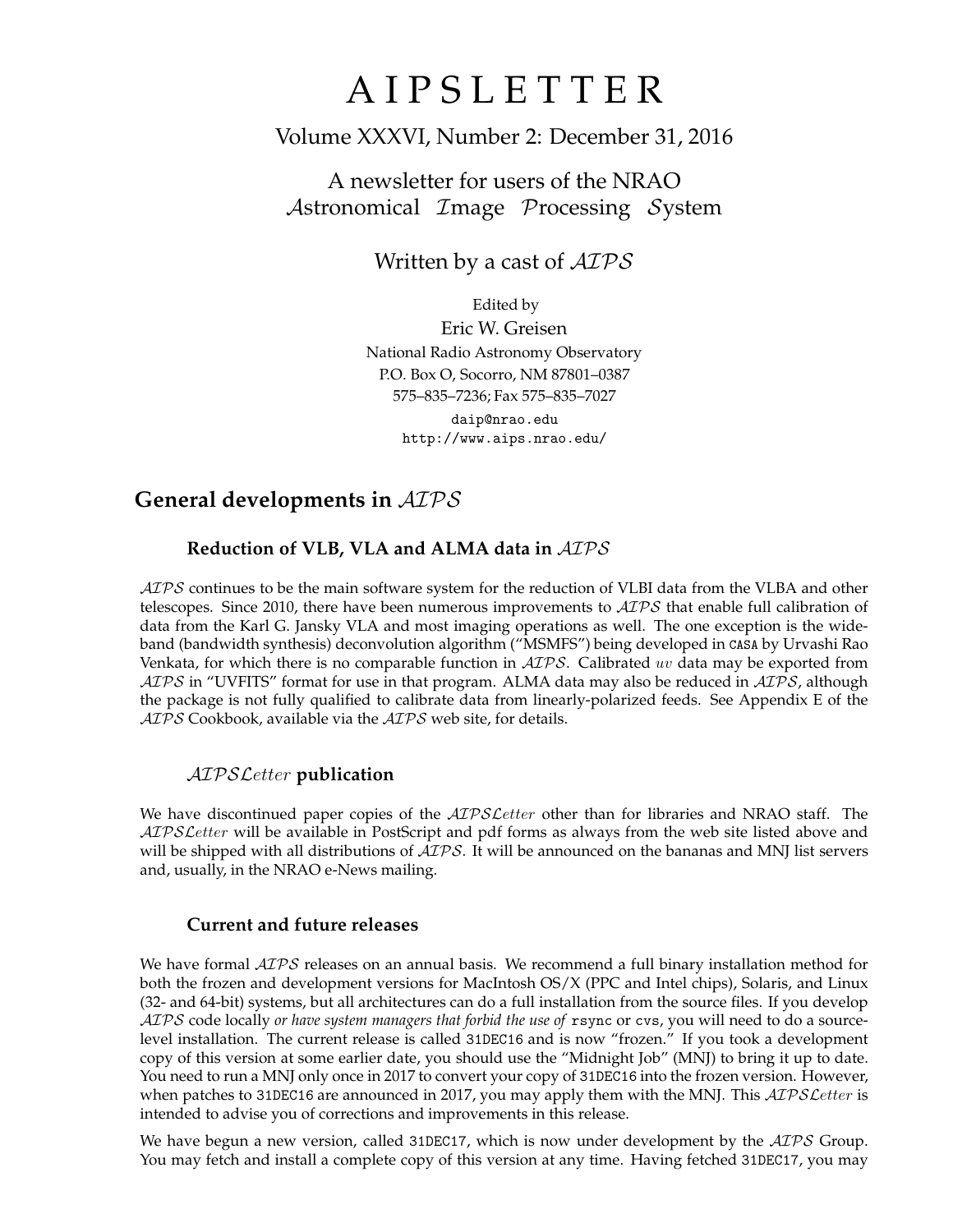update your installation whenever you want by running the MNJ. This uses cvs, rsync, and/or transaction files to copy all changed text files and then to copy the binary files or to compile the code selectively based on the code changes and compilations we have done. We expect users to take their source-only or binary version of 31DEC17 AIPS over the Internet (via *anonymous* ftp). Both versions require you to copy the installation procedure install.pl via ftp; the source-only version also requires you to ftp the 131-Mbyte 31DEC17.tar.gz compressed tar file. Binary installations use only rsync, while locally compiled versions also use cvs. Linux sites will almost certainly have cvs installed; other sites may have installed it along with other GNU tools. Secondary MNJs will still be possible using ssh or rcp or NFS as with previous releases. We have found that cvs works very well, although it has one quirk. If a site modifies a file locally, but in an AIPS-standard directory, cvs will detect the modification and attempt to reconcile the local version with the NRAO-supplied version. This usually produces a file that will not compile or run as intended. Use a new name for the task or put a copy of the task and its help file in a private disk area instead.

AIPS is now copyright C 1995 through 2016 by Associated Universities, Inc., NRAO's parent corporation, but may be made freely available under the terms of the Free Software Foundation's General Public License (GPL). This means that User Agreements are no longer required, that  $\mathcal{AIPS}$  may be obtained via anonymous ftp without contacting NRAO, and that the software may be redistributed (and/or modified), under certain conditions. The full text of the GPL can be found in the 15JUL95 AIPS Letter and is included with every distribution in file \$AIPS ROOT/*release-name*/COPYING.

#### **Installing a new version**

If compiling locally, new releases must be installed from the tar ball for that release. 31DEC15 and later versions contain improvements to the code which should make local compilation more reliable. If using the binary installation, a full new installation must also be done with rsync. When installing a new  $\mathcal{AIPS}$ release in a system that already has a previous release, we recommend that install.pl be used and that the previous release be left in place, at least until the new installation has been verified. If you do this, then you will not have to re-edit the disk, printer, and tape lists and can simply skip all those pages in the install.pl menus. The old \$HOME/.AIPSRC file may be left in place, but it will need to be edited. The lines giving the DOWNLOADED and UNPACKED parameters should be cleared and the CCOMOPT line should be changed to point to the current release rather than the previous one. If you have made a special version of do daily.*host*, you should preserve it under a new name and restore it after the install. If you have an odd set of  $\mathcal{AIPS}$  versions, the \$AIPS\_ROOT/AIPSPATH. \*SH files may need to be edited after the install to set the desired versions. The file \$SYSLOCAL/UPDCONFIG also needs to be edited to correct your e-mail address(es).

31DEC09 contains a change in the format of antenna files. Previous releases will not understand the antenna coordinates for arrays that were traditionally left-handed (VLBI primarily). The format change occurs automatically when any 31DEC09 or later antenna-file specific code reads the file, after which older releases will have difficulties. 31DEC15 contains a change in the headers of  $uv$  data sets which will not be understood by previous versions. Note that the only version which we patch for major errors is 31DEC16; even 31DEC15 is no longer changed.

# **Improvements of interest to users in** 31DEC16

In the first six months of 31DEC16 the "'Midnight Job" was changed so that binary installations use only rsync; cvs is no longer required. A number of improvements to the MNJ were done in the last six months in support of this change. New tasks in this period include UFLAG to edit data interactively on a uv grid, BPEDT to flag uv data based on bandpass table problems found interactively, FGTAB to prepare fixed frequency flags for input to UVFLG, FGCNT to compare the effects of two flag tables on the amount of data remaining, and a suite of new tasks to handle pulse-cal data for VLBI observations. These are PCFLG to edit a PC table with a frequency-time grey-scale display, PCEDT to edit a PC table with a graphical display, PCPLT to plot PC table spectra, PCASS to compute bandpass correction tables from PC table data, and PCFIT to write phase and delay calibration information based on the PC table phases. Two new verbs, TVCOMPS and TVACOMPS were added to plot slice model components on the TV. New tasks in in the first six months include especially TVSPC to review the contents of spectral cubes interactively plus SLPRT to print the contents of slice files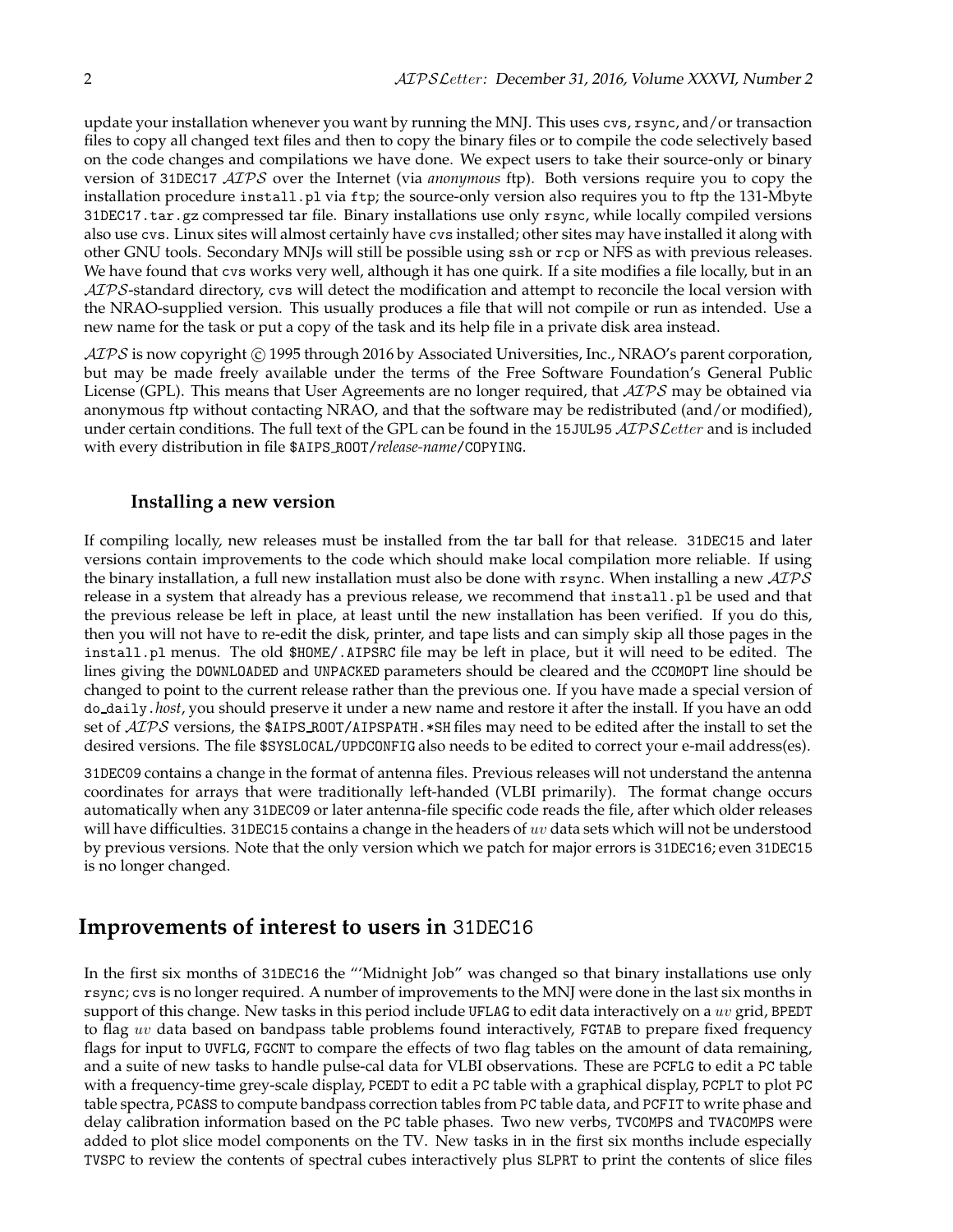and UVGIT to fit models to uv data. The new verb DAYNUMBR returns the day number in the year of the observation of the cataloged file.

Normally, bugs which appear in an  $\mathcal{AIPS}$  TST version and then are fixed in that same version before its release get little or no discussion in the  $ATPSLetter$ . Since a rather large number of sites now install the TST version of  $\mathcal{AIPS}$  during its development, this is somewhat of an oversight. We urge you to run the "Midnight Job" at least once after 31DEC16 is frozen to bring it up to date and to fix all bugs of this sort. We urge active sites to use the MNJ and, when something odd occurs, to examine CHANGE.DOC using the cgi tool available from the  $AIPS$  documentation web page (http://www.aips.nrao.edu/aipsdoc.html). Please do not hesitate to contact us via the NRAO help desk (https://help.nrao.edu) or via e-mail daip@nrao.edu with any questions or suspicions that there are problems.

#### **UV data: Pulse-cal tables for VLBI**

The DiFX correlator is now capable of providing pulse-cal tones at every MHz. These complex data are written into text files archived in full at the correlator site and may be written in the FITS-IDI output files. Since these data have very high signal-to-noise ratio, they should be used wherever possible to assist with calibration. Beginning in July 2016, AIPS was changed to support this capability. In fact, AIPS can now handle up to 256 tones per spectral window, which is way more than needed at present. The first task changed for these numerous pulse-cal tones was POSSM which now offers an option to plot pulse-cal spectra with its usual data averaging options. PCLOD was also changed to read the new DiFX pulse-cal text file format, writing a modern PC table.

The pulse-cal spectra show both an amplitude shape resembling the bandpass shape and "bad" channels, *i.e.*, channels with amplitudes and phases differing from those expected from their neighbors. Thus, new tasks were written to edit the PC tables. PCFLG is very similar to SPFLG, showing in gray-scale pulse-cal channel on the X axis and time on the Y axis. Unlike SPFLG, which is used to edit visibility data, PCFLG writes out an edited version of the input PC table. Numerous display types are available including phase corrected for delay and phase fit to the input data ("residual phase"). The fits may be re-done after some editing in case leaving out the bad channels has a significant effect on the fits. PCEDT is a graphical editor to do the same operation. The graphical perspective is good, but if there is a large number of times, editing with PCFLG will be faster. PCEDT does have the capability of computing and re-computing residual phases as well. Another new task, PCPLT, resembles BPLOT in that it can plot pulse-cal spectra for all antennas, one time per page, or for all times, one antenna per page. This is another way to examine your pulse-cal data to look for bad channels in amplitude, phase, or residual phase with a variety of difference options as well. Another new task for pulse-cal data is PCFIT, which does the fitting for delay/phase and then writes out both a PC table with residual phases and an SN table with either the fit delays and phases or with the difference between the fits at time  $t$  and the fits at the first time in the PC table. It appears that the delays in the PC table are very large (100's of ns) and quite different between antennas. Thus, the fit delays are probably not suitable to apply to the visibility data directly, but changes to the pulse-cal delays are expected to reflect changes to the delay affecting the visibility data. Finally, another new task is called PCASS to compute bandpass-correction tables from the PC table amplitudes with or without the residual phases.

These new capabilities still need testing with real data, but they offer significant opportunities for more accurate calibration of VLB data.

#### **UV Data: Editing on a** uv **grid and with bandpass tables**

When making images of newly-calibrated data, it is not uncommon to see sine waves in the image particularly when Cleaning down toward the image noise level. Previously, to find the bad data, one had to use tasks FFT plus COMB to make an image of the data on a  $uv$  grid. Then the  $uv$  coordinates of the peaks in that image had to be found and translated into locations in the visibility data set with UVFND. Finally, UVFLG had to be run multiple times. This was tedious at best and not very reliable.

The whole process has now been replaced with the new task UFLAG. It grids selected visibility data onto a  $uv$  grid and displays images of the scalar average amplitude, the vector average amplitude, the difference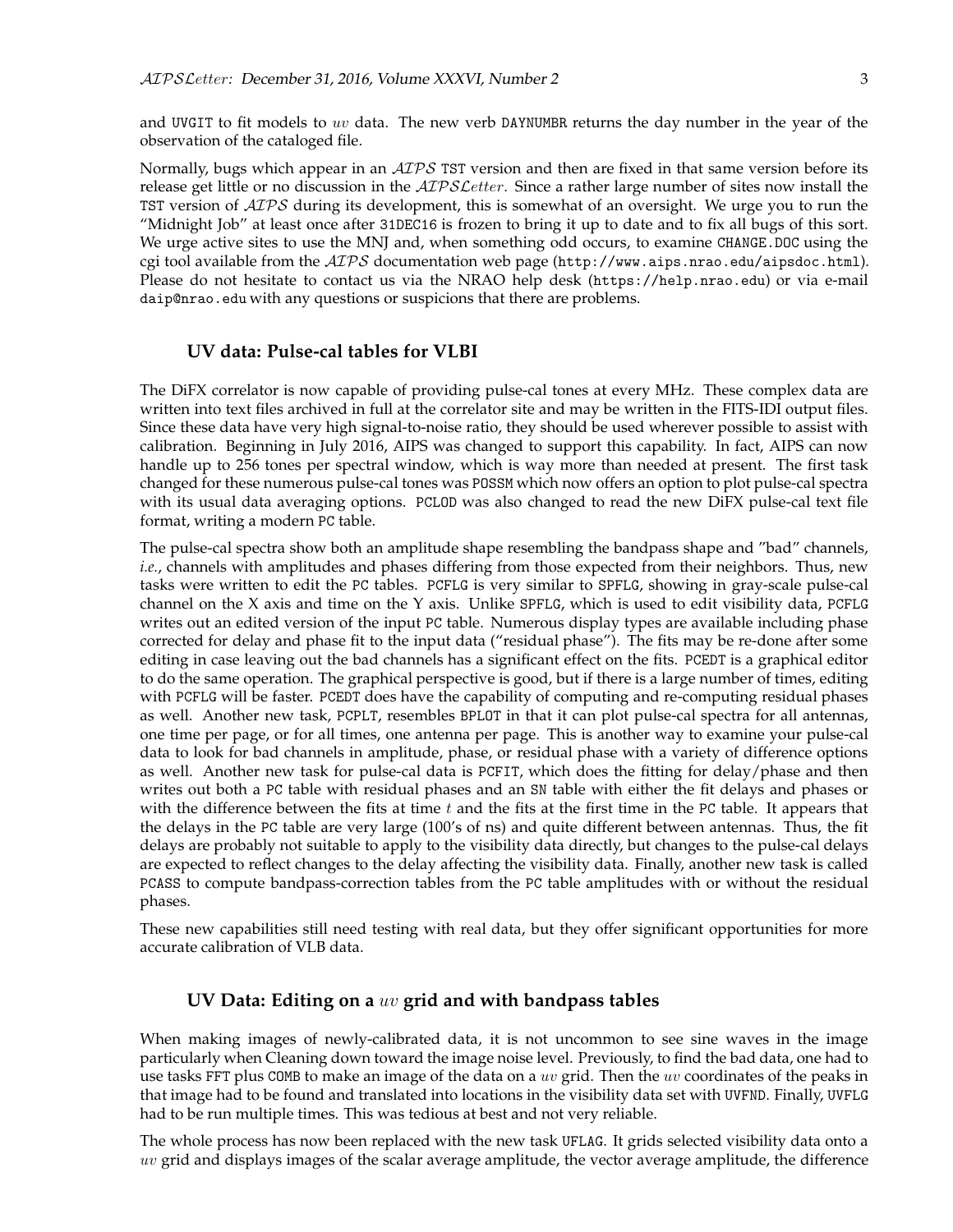of these two, and the average phase, all of which may be used to edit the data. One may simply choose to flag a cell which will flag all visibilities contributing to that cell. But one may also examine each of the visibilities contributing to a cell and flag only those that you choose to delete. There are even automated methods to flag all visibilities outside desired ranges from cells selected by various criteria. All of these options are driven via a TV menu plus question and answer sessions for the automated flagging. The task is described fully in AIPS Memo 121 (see below).

Another new task is BPEDT with resembles EDITA and friends. It uses a graphical display of bandpass table data with the  $X$  axis being frequency rather than time. The amplitude or phase is displayed in an edit window for the particular antenna and time, with comparison windows of the other parameter for the particular antenna and the same parameter for chosen comparison antennas. Bad channels in the solution may then be marked and used to flag the visibility data for the bandpass calibrator or all sources.

#### **UV data: Fixing a VLA issue**

From August 9 until November 15, 2016, the on-line system at the VLA had an error in the atmospheric delay correction. While this correction should probably include elaborate weather models over each antenna, the actual correction that is done is purely geometric. The task VLANT was changed to make the correction to the CL table for this error for data in the above time range. It was put in VLANT so that most users will run it with no new instructions required. The error caused observations at low elevation to have a shifted centroid and, if the elevations varied a lot through the observation, to be rather smeared out. The correction is a tiny change in delay at each antenna, but the phase change between calibrator scans and target scans can be quite significant.

#### **UV data: Miscellaneous**

- **WIPER** was changed to keep track of up to 25 baselines per image pixel, to display small (sub)images with pixel replication, to report how much is flagged, and to improve the display of axis labels and other cosmetic items.
- **FGCNT** is a new task that compares the effect of two different flag tables by counting the visibility samples that get through them separately for each source, polarization, and IF.
- **FGTAB** is a new task to extract suitable flags from an existing FG table and write them as frequencyrange flags in a text file suitable for input to UVFLG.
- **CLCAL** was changed to re-reference phases only if they need to be and to correct some issues with reading the input SN table.
- **UVIMG** was given an additional adverb to tell it to use the full convolution functions rather than a simple pill-box (which users will almost certainly prefer).
- **ACSCL** was changed to use the SUBARRAY adverb and to be able to loop over all subarrays if it is zero. Handling of the last scan was corrected including in ACCOR.
- **Subarrays** were limited in the code to no more than 50. The new format allows an unlimited number, so this limit was changed to 512 in numerous places in the code.
- **IMSCAL** and OOCAL procedures were changed to write history records in the input file, since all output files in these procedures are temporary and are deleted.
- **FITLD** and UVLOD were changed to handle compressed data correctly when DOKEEP is false.
- **UVFLG** was changed to compute the flags for shadowing correctly. The choice of which antenna of a pair was the shadowed one used an incorrect variable.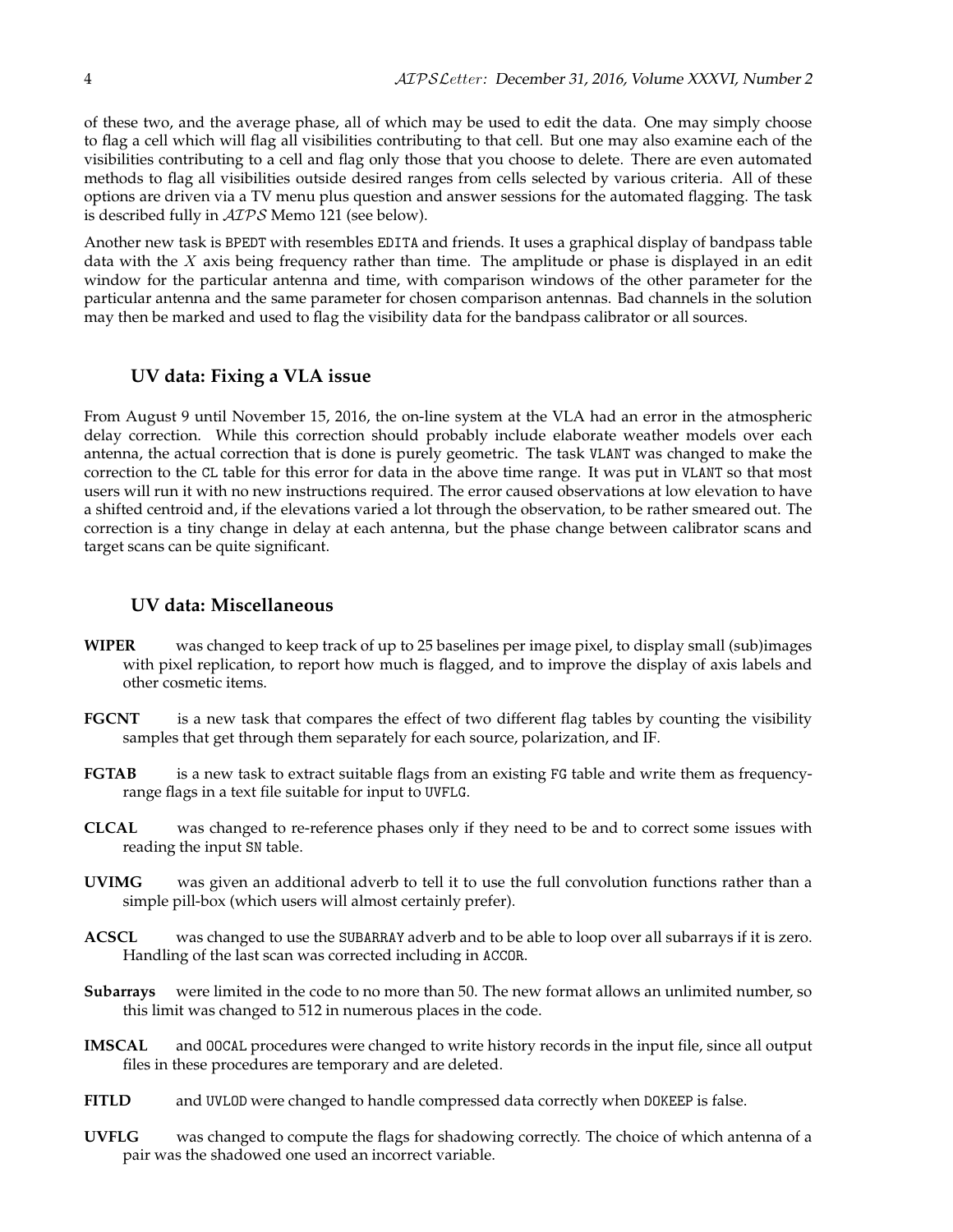#### **Analysis: Miscellaneous**

- **TVSPC** was enhanced to allow axis labeling in channels and to select the display channel range interactively during execution. ATPS Memo 120 was updated for the changes.
- **PBCOR** was corrected to tell the truth in the history file about the parameters actually used. All tasks that compute the primary beam now have full information in the help files and will print information about the parameters used during execution. The new VLA P-band parameters were corrected they require 4 terms while all other bands require only 3.
- **XGAUS** was given the option to plot individual model components and the handling of the XG (and ZE) tables was improved to guarantee correct coordinates.
- **XG2PL** was changed to display all needed values from the fit, to handle missing XG and/or ZE files, and to print the chosen axis coordinates in the output text file.
- **DFTPL** now honors all standard data selection and calibration adverbs.
- **UVHGM** was changed to allow more total boxes, to set the default plot range for real, imaginary, and amplitude to match the actual data, and to allow choices in how the histogram is plotted.
- **PLGET** and EXTLIST were made current with changes in some plot tasks and support for 5 newer tasks was added.
- **SLICE** was improved to allow non-integer x and y pixel values when constructing a slice along the z axis. A proper interpolation is now done.
- **TVCOMPS** and TVACOMPS are new verbs to plot slice model components on the TV display.
- **Slice** fitting was changed to allow fitting of a spectral baseline in SLFIT and TVSPC and all slice display routines were changed to include any baseline in the display.
- **RMSD** was given two new operations. One returns an image of the median value in the sliding window and the other returns an image of the median absolute deviation from the median (the "MAD" statistic) scaled to be like an rms.

#### **General: Miscellaneous**

- **Mac** binary distributions are now solely for 64-bit Macs running OS/X version 10.7 or greater. 31DEC15 is the last of the 32-bit binaries since the old machine that computed them will soon be decommissioned.
- **MNJ** procedures for binary installations were updated to insure that essential maintenance operations, such as running POPSGN whenever new verbs or adverbs are created, are actually done.
- **TABED** was changed to copy all rows to the output table except when the user explicitly says not to  $(APARM(10) > 0)$ . Previously operations had unexpected actions when writing to a new table.
- **HINOTE** can now pre-pend a user-specified task name rather than simply pre-pending "HISTORY".

**CookBook** was updated for changes noted above.

# **Recent** AIPS **Memoranda**

All  $ATPS$  Memoranda are available from the  $ATPS$  home page.  $ATPS$  Memo 120 describing the new  $ATPS$  task TVSPC has been updated to describe the SET CHANNELS option and other changes. Furthermore,  $AIPS$  Memo 121 describing the new task UFLAG has appeared.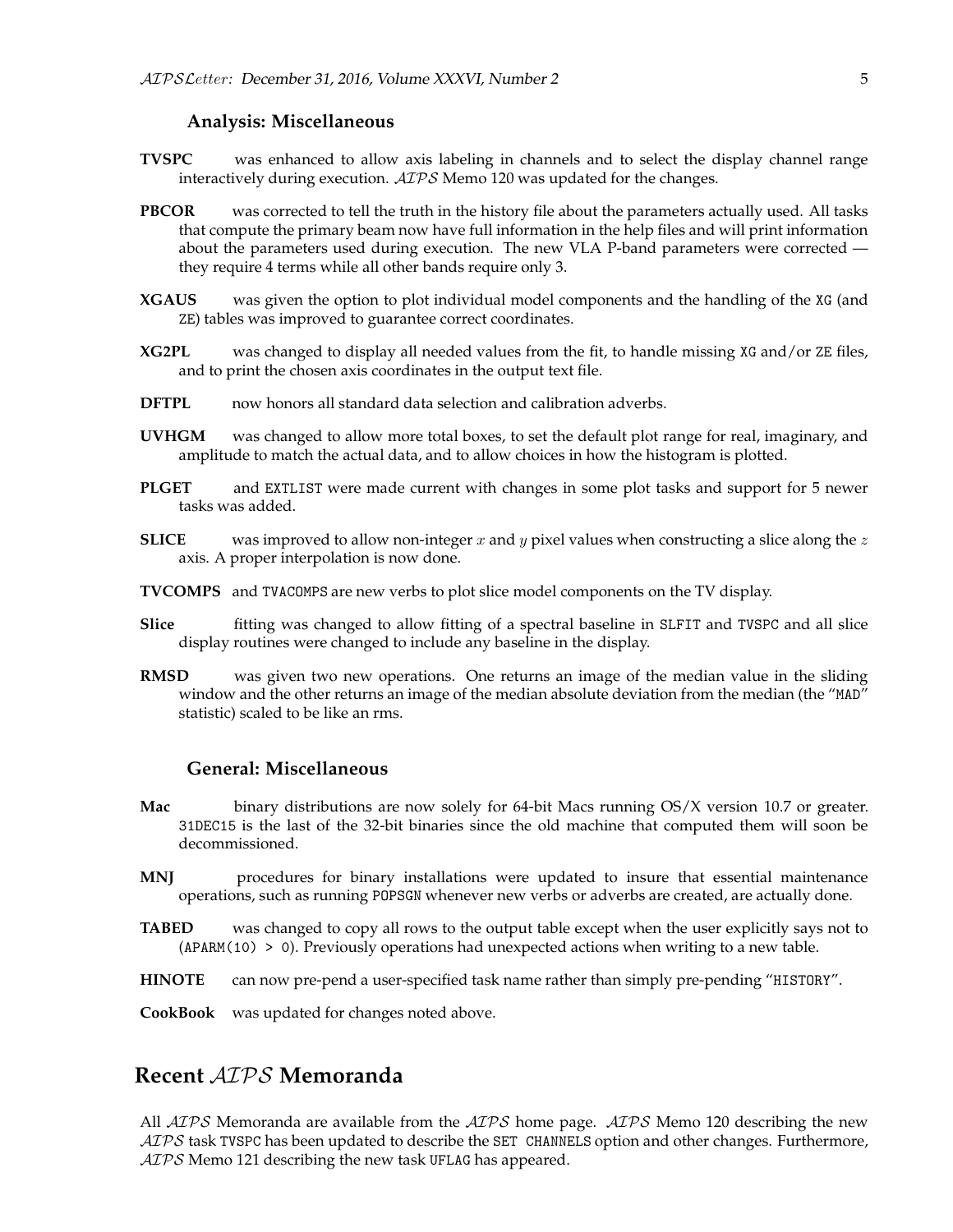#### **120 Exploring Image Cubes in** AIPS Eric W. Greisen, NRAO

October 28, 2016 (revised)

AIPS has recently acquired powerful tasks to fit models to the spectral axis of image cubes. These tasks are easier to run if the user is already familiar with the general structure of the data cube. A new task TVSPC has been written to assist in acquiring this familiarity. This task provides an exploration tool within the  $ATPS$  environment, rather than requiring users to export their cubes to one or more of the many excellent visualization tools now available.

**121 Editing on a** uv **grid in** AIPS Eric W. Greisen, NRAO September 12, 2016

Since its beginning,  $\mathcal{AIPS}$  has offered users methods to identify and delete bad data samples. Modern interferometers observe over wide bandwidths and so must include spectral regions polluted by radio-frequency interference ("RFI"). Numerous tasks, both interactive and automated, have appeared to assist the modern user in this operation. A new one, called UFLAG, has been written to allow the user to explore the data as it appears when gridded in the  $uv$ plane. This memo is intended to assist users in navigating the new task.

# **Patch Distribution for** 31DEC15

Because of the extensive use of binary installations, we now patch the master copy of the most recently frozen version. Older versions are not corrected even for egregious errors. Thus, 31DEC15 was patched during 2016 and 31DEC16 will be patched as needed during 2017. Your copy of them may be corrected simply by running a Midnight Job. Information about patches and the code may be found using links from the main AIPS web page or by *anonymous* ftp to the NRAO server ftp.aoc.nrao.edu. Documentation about patches to a release is placed on this site at pub/software/aips/*release-name* and the code is placed in suitable sub-directories below this. Patches to older releases are kept here as well, but they will require local compilation.

The 31DEC15 release is no longer available for installation and will no longer receive patches even for egregious errors. It had a number of important patches during 2016. They are

- 1. GC table used to allow 200 values in the gain curve; restore this limit. *2016-01-07, 2016-01-15*
- 2. PBEAM scaled Stokes I data incorrectly when adding right and left data files. *2016-01-12*
- 3. DBCON re-instated flagged table rows. *2016-01-28*
- 4. DTSUM did not handle the new internal UV format correctly. *2016-02-09*
- 5. PCAL typo caused errors in antennas used with the new ANTENNA1, ANTENNA2 format. *2016-04-15*
- 6. PCAL lost Faraday Rotation calibration when doing SPECTRAL solutions. *2016-04-29*
- 7. IMAGR found automatic boxes in only part of the image when IMSIZE(2) < IMSIZE(1). *2016-05-10*
- 8. OOP editing had trouble with source number zero sometimes found in tables. *2016-05-19*
- 9. UVFIX used the actual observing frequency rather than the one in the header to scale uvw. *2016-06-20*
- 10. OOSUB and other model subtraction/division could get the scaling between frequency channels wrong. *2016-06-24*
- 11. UVLOD, FITLD did not find the subarray value accurately enough. *2016-08-25*
- 12. SPLIT did not write the correct header frequency when averaging IFs with BIF greater than 1. *2016- 08-26*
- 13. FITLD and UVLOD did not test data flagging correctly when writing and reading UV tables in compressed format. *2016-08-31*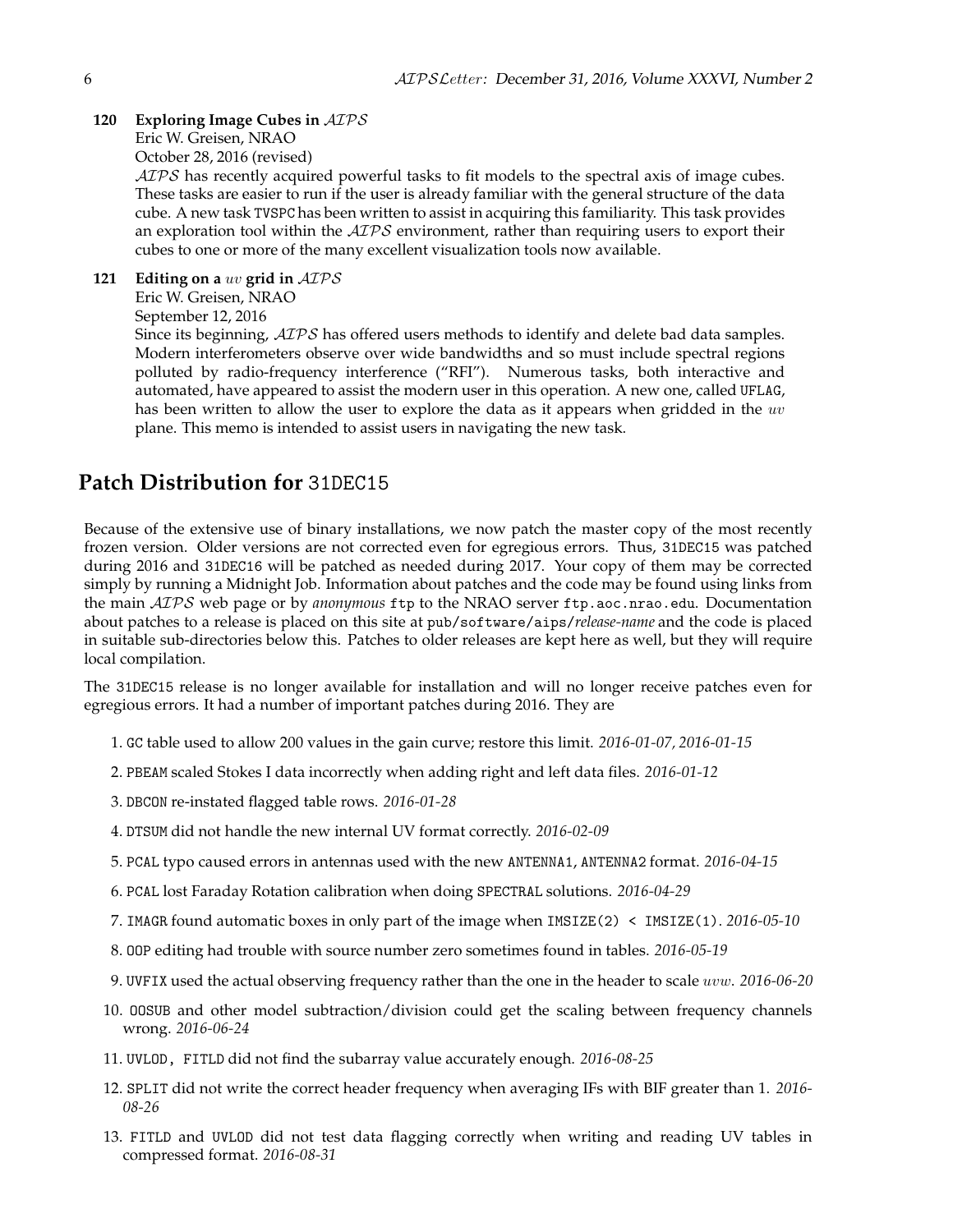# AIPS **Distribution**

From the NRAO system logs, we count apparent MNJ accesses, downloads of the tar balls, and rsync accesses by unique IP address. Since DSL and some university and other connections may be assigned different IP addresses at different times, this will be a bit of an over-estimate of actual sites. However, a single IP address is often used to provide  $AIPS$  to a number of computers, so these numbers are at the same time an under-estimate of the number of computers running current versions of  $\mathcal{AIPS}$ . In 2016, a total of 222 different IP addresses downloaded the frozen form of 31DEC15 and 878 IP addresses downloaded 31DEC16 in tarball or binary form. Fully 761 IP addresses accessed the NRAO cvs master. Each of these has at least installed some version of  $AIPS$ , but with the change to the MNJ we are unable even to guess how many sites have run the MNJ. The total number of unique IP addresses in these three lists was 1330. The 31DEC16 numbers are about 80 percent, while others numbers are around 72%, of the previous year. This suggests that CASA has made inroads into our user base. The table below shows these numbers as a function of year since we began recording them. The attached figure shows the cumulative number of unique sites, cvs access sites, and download sites known to us as a function of week in 2016. The numbers for 2015 are also plotted and show a decrease in 2016 in all cases.

|      |          |          |      |            | <b>TST</b> | <b>NEW</b> |        | Total  |
|------|----------|----------|------|------------|------------|------------|--------|--------|
| year | TST name | NEW name | TST  | <b>NEW</b> | binary     | binary     | $\cos$ | unique |
| 2004 | 31DEC04  | 31DEC03  | 808  | 196        |            |            | 797    | 1276   |
| 2005 | 31DEC05  | 31DEC04  | 832  | 246        | 299        | 48         | 982    | 1460   |
| 2006 | 31DEC06  | 31DEC05  | 806  | 191        | 402        | 94         | 1050   | 1398   |
| 2007 | 31DEC07  | 31DEC06  | 965  | 277        | 669        | 161        | 1385   | 1811   |
| 2008 | 31DEC08  | 31DEC07  | 1058 | 246        | 986        | 303        | 1667   | 2107   |
| 2009 | 31DEC09  | 31DEC08  | 1228 | 307        | 1082       | 478        | 1855   | 2399   |
| 2010 | 31DEC10  | 31DEC09  | 1228 | 307        | 1203       | 477        | 1914   | 2416   |
| 2011 | 31DEC11  | 31DEC10  | 1105 | 270        | 1064       | 424        | 1747   | 2228   |
| 2012 | 31DEC12  | 31DEC11  | 940  | 284        | 1028       | 396        | 1309   | 1698   |
| 2013 | 31DEC13  | 31DEC12  | 1014 | 307        | 990        | 443        | 1264   | 1937   |
| 2014 | 31DEC14  | 31DEC13  | 1045 | 333        | 848        | 431        | 1023   | 1843   |
| 2015 | 31DEC15  | 31DEC14  | 1104 | 309        | 1001       | 350        | 1070   | 1817   |
| 2016 | 31DEC16  | 31DEC15  | 878  | 222        | 788        | 372        | 761    | 1330   |

**2014-2016 systems shipped and CVS access by site**